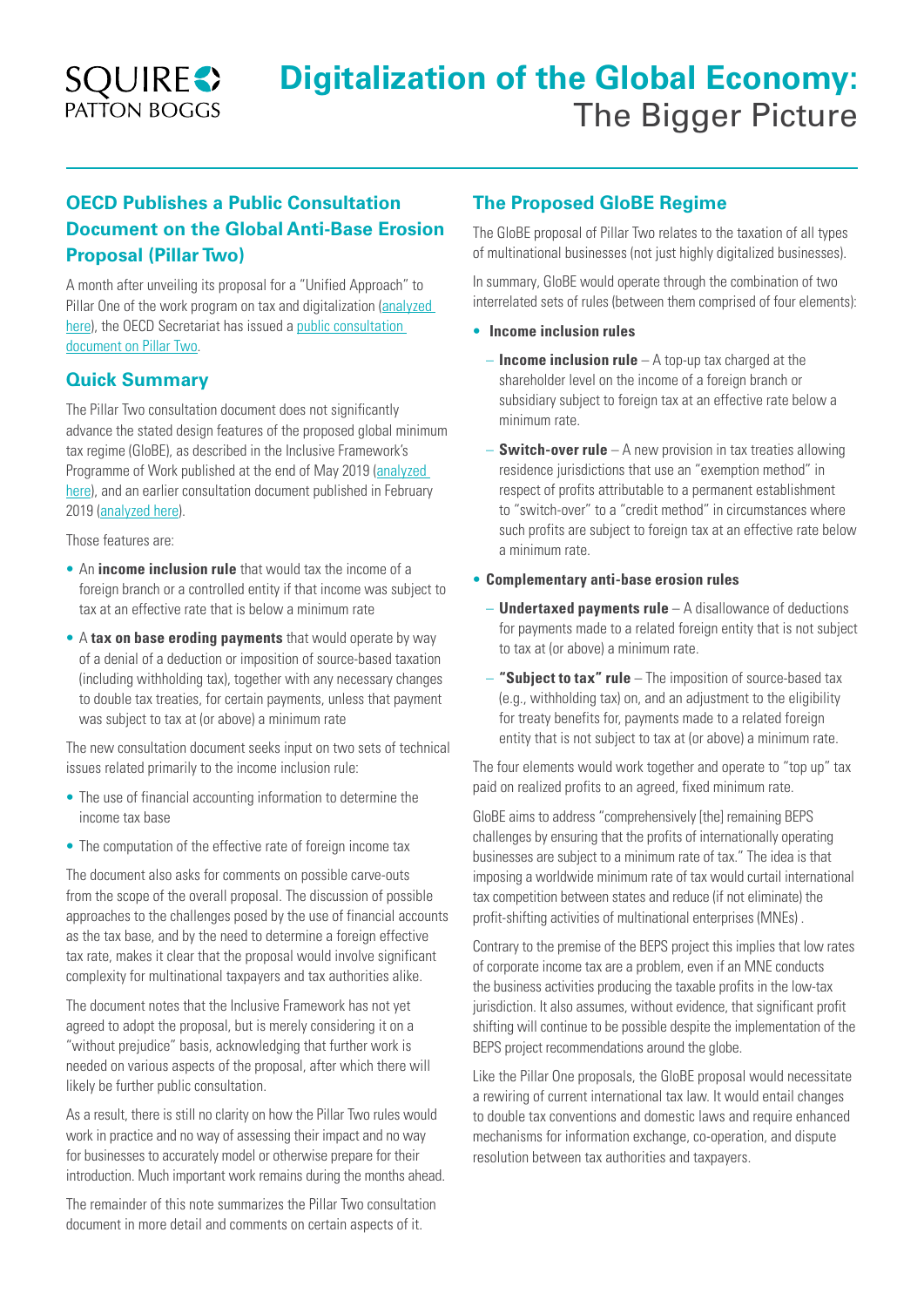Many key components of GloBE remain unclear. Most obviously, the minimum effective tax rate is unknown and will not be determined until the proposal is fully developed. It will be the last, but obviously most important, piece of the puzzle. Furthermore, the priority of each element of GloBE (i.e., which rule is "switched off" when another rule applies to the same transaction) is unspecified. Other principal areas that lack further detail in the Pillar Two consultation document include:

- The interaction of GloBE with other international and domestic tax rules
- The mechanics and operation of the undertaxed payment rule
- The nature and scope of the subject to tax rule

Although the Pillar Two consultation document welcomes general comments on the proposal, it concentrates on issues in three areas, namely:

- Determining the foreign income tax base
- Blending (or non-blending) of foreign income taxes
- Scope carve-outs and thresholds

#### **Determining the Tax Base**

Regarding the income inclusion rule, the working assumption of the document is that the income tax base of a foreign branch or subsidiary would be determined using existing controlled foreign company (CFC) rules or, where CFC rules do not exist, domestic corporate income tax rules.

The problem with that approach, according to the document, is that differences between the income tax rules of different jurisdictions (e.g., in relation to the use of losses) could result in unintended consequences.

Therefore, the Pillar Two consultation document (building on a suggestion made in the Programme of Work) seeks comment on the possibility of using financial accounting rules (subject to agreed adjustments for tax).

While attractively simple, the suggestion immediately raises numerous questions around consistency, administration and transparency. These include:

- Which accounting standard is relevant? Is it the one used by the parent entity or the one used by the subsidiary? Is the International Financial Reporting Standard (IFRS) (often used for the purposes of a group's consolidated financial statements) most appropriate? Alternatively, should there be a list of approved generally accepted accounting principles (GAAPs) for the purposes of GloBE?
- In any case, is the chosen accounting standard suitable for the GloBE regime? If multiple options are available, will it be necessary for each subsidiary of the parent entity to use the same accounting standard? If not, will different choices significantly distort results?
- Once a set of financial accounting statements is selected, what adjustments (if any) will be necessary for tax purposes? If adjustments are necessary, should they only apply to permanent differences (e.g., income exclusions and disallowed deductions)? Alternatively, should they apply to temporary differences (e.g., loss carry-forwards and deferred taxes) as well?
- If adjustments are necessary, whose tax rules (i.e., those of the parent jurisdiction, those of the subsidiary jurisdiction or some other) should apply to determine the nature and extent of the adjustments?

These questions indicate the technical complexity involved in the GloBE proposal. They also hint at the practical complexity, and compliance difficulties, that MNEs would be likely to face.

## **Blending of Foreign Taxes (or Not)**

The four elements of GloBE would operate by reference to a minimum effective rate of tax. The extent to which an MNE is able to "blend" high-taxed income with low-taxed income (whether within a single entity or across a number of entities in different jurisdictions within a group) would materially affect that MNE's exposure to a liability under GloBE.

The consultation document requests comments on three different blending options, namely:

- **Worldwide blending** The MNE aggregates total foreign income and total foreign tax on that income. The GloBE rules would apply where the global effective foreign tax rate is below the minimum rate, with the liability being the amount necessary to bring the total amount of tax on foreign income up to the minimum rate.
- **Jurisdictional blending** The MNE apportions foreign income between different foreign taxing jurisdictions but aggregating all members of the group resident in that jurisdiction. The GloBE rules would apply where the tax paid in any given jurisdiction is below the minimum rate, with the liability being the amount necessary to bring the amount of tax paid with respect to income apportioned to that jurisdiction up to the minimum rate.
- **Entity blending** The MNE determines the income and taxes of each individual entity in the group. The GloBE rules would apply wherever the effective foreign income tax rate of an entity is below the minimum rate, with the liability being the amount necessary to bring the amount of tax paid by each entity up to the minimum rate.

Generally but not always, the greater the degree of blending, the more likely it would be that an MNE's GloBE tax liability would be reduced or eliminated. However, the wider the blending allowable, the lower the compliance burden (as fewer calculations would be required).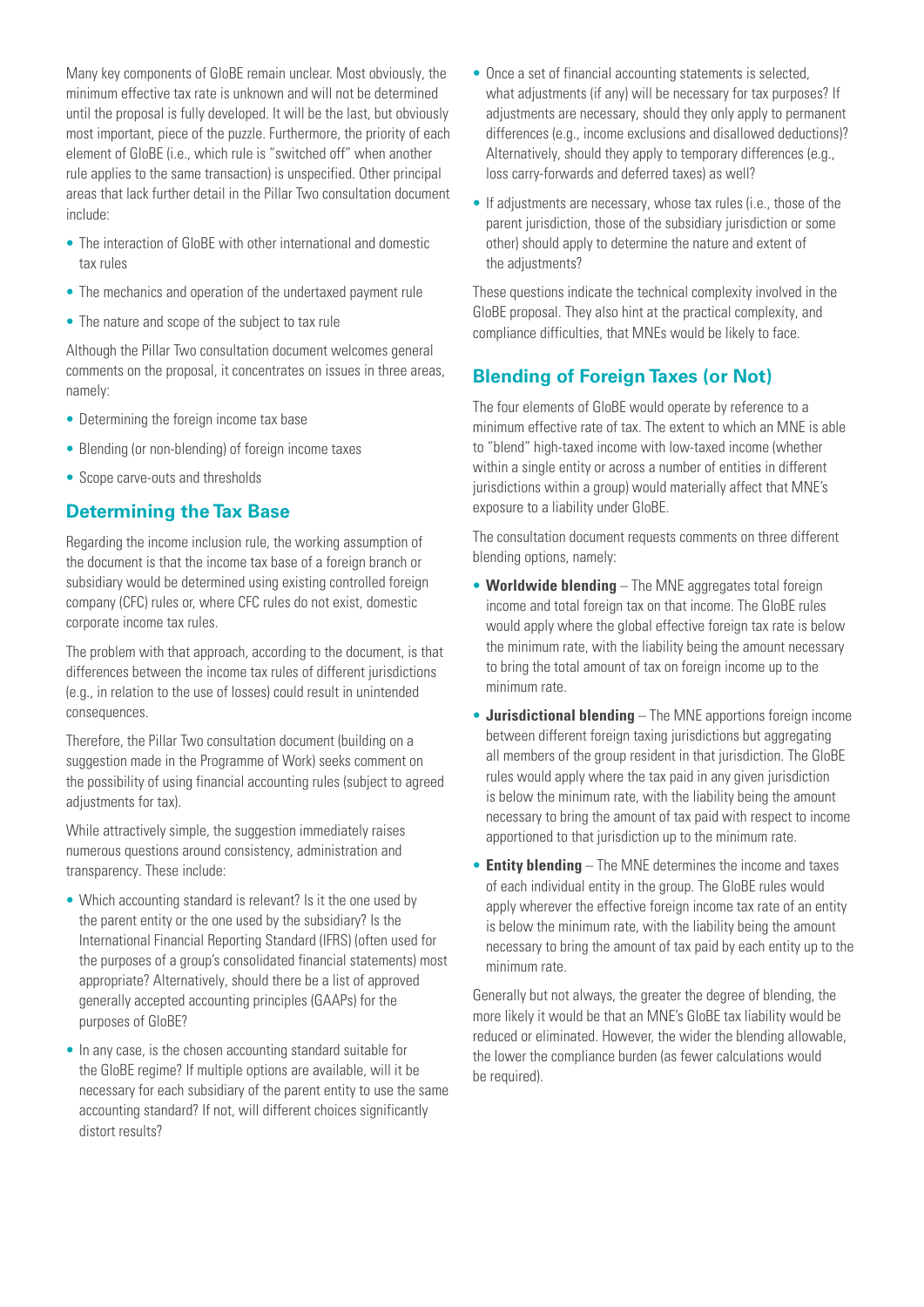The consultation document outlines several blending issues, including:

- The effectiveness and desirability of blending in mitigating the volatility of effective tax rates caused by tax adjustments made for temporary differences
- The blending implications of using different types of financial accounting statements (under the simplification proposals outlined above) to determine the tax base
- The need for an appropriate and consistent approach to allocating income:
	- Between head office and branch jurisdictions
	- To fiscally transparent entities (e.g., partnerships)
- In relation to both the jurisdictional and entity blending options, how best to develop robust principles to account for:
	- Taxes levied in another jurisdiction
	- Dividends and other distributions

The blending options are interdependent with the options on how to determine the foreign income tax base. A decision to follow one particular direction on tax base would most likely have direct consequences for the type of blending adopted.

#### **Carve-Outs and Thresholds**

The consultation document suggests that certain carve-outs and thresholds from GloBE could be appropriate and should be considered.

Possible carve-outs include:

- Business income subject to a foreign tax regime compliant with BEPS Action 5 (on harmful tax practices) or otherwise imposing suitable substance conditions
- A specified level of return on tangible assets
- Specified business sectors, industries, or business models (e.g., business to business)

Possible thresholds include:

- The total value of transactions between CFCs and related parties
- Turnover, assets or other indications of group size
- *De minimis* levels of income required for inclusion of a group entity or transaction in the GloBE computation

The impact of a given carve-out depends on its design. Two broad options are considered:

- **Qualitative facts and circumstances basis** Targeting specific circumstances. Tightly designed qualitative carve-outs would reduce the opportunity for abuse but come at the expense of simplicity, certainty and administrative ease.
- **Objective, formulaic basis** Providing simplicity and more consistency by applying a set formula referencing one or more bases. However, objective carve-outs are susceptible to being either too wide or too narrow (and may require targeted antiabuse rules).

In terms of thresholds, there is a general concern that they can create volatility and/or a cliff-effect (and therefore incentivize aggressive planning) around the threshold level.

The OECD Secretariat is hoping that the collective experience of the global tax community in addressing similar questions in other policy areas will help it to resolve them in relation to the GloBE proposal.

#### **Next Steps**

The OECD is seeking comments on all aspects of Pillar Two, particularly on the three technical design aspects outlined above. Comments must be sent by [email](mailto:taxpublicconsultation@oecd.org) (to [taxpublicconsultation@oecd.](mailto:taxpublicconsultation@oecd.org) [org\)](mailto:taxpublicconsultation@oecd.org), in Word format, addressed to the International Cooperation and Tax Administration Division, OECD Centre for Tax Policy and Administration, no later than Monday, December 2, 2019. A public consultation meeting on Pillar Two will take place in Paris on December 9, 2019.

#### **The Bigger Picture**

As noted, the GloBE proposal is part of a larger, two-pronged work plan approved by both the 135-member Inclusive Framework on BEPS and the G20 leaders.

The rationale for Pillar One, which aims to revise existing international tax standards on nexus and profit allocation, is quite clear: digital technologies now enable non-resident businesses to compete effectively in remote markets without any income tax cost, so new tax rules are needed.

In contrast, the rationale for Pillar Two (GloBE) is far less clear. If the premise is the desirability of eliminating tax rate competition between countries where the relevant business substance is located, neither the Inclusive Framework nor the OECD Secretariat has articulated that policy argument. If, on the other hand, the premise is the notion that the BEPS project recommendations, when implemented, will not prevent continued base erosion and profit shifting to low-tax entities having little or no substance, one is left wondering what the purpose of the original BEPS project was, and why its recommendations are not expected to be effective.

In any case, the consultation document on Pillar Two makes it clear that the proposal is not as far advanced as many have thought. The document deals with only a subset of the many issues arising from the overall proposal, and it merely raises more questions, rather than answering them. It seems possible that the discussion of GloBE will go on for many months, if not years, to come. It is important, however, for potentially affected MNEs to engage in the discussion now, when there is a chance to have a material impact on the policy outcome.